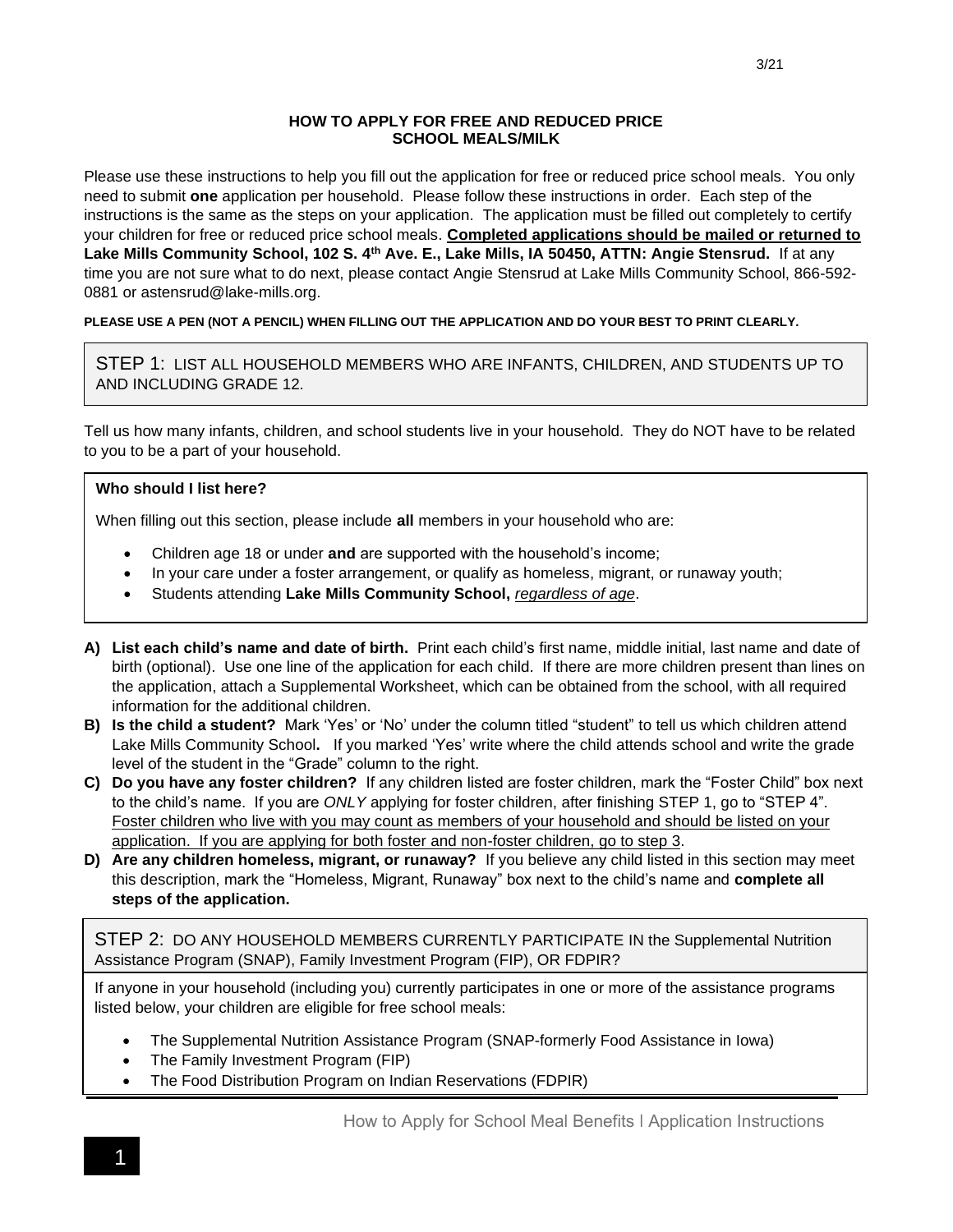#### **A) IF NO ONE IN YOUR HOUSEHOLD PARTICIPATES IN ANY OF THE ABOVE LISTED PROGRAMS:**

- **Circle 'NO' and go to STEP 3. (Leave the rest of STEP 2 blank)**
- **B) IF ANYONE IN YOUR HOUSEHOLD PARTICIPATES IN ANY OF THE ABOVE LISTED PROGRAMS:**
	- **Circle 'YES' and provide a case number for SNAP, FIP, or FDPIR.** You only need to write **one** case number. If you participate in one of these programs and do not know your case number, it is located on your Notice of Decision. **You must provide a case number on your application if you circled "YES".**
	- **Go to STEP 4.**

#### STEP 3: REPORT INCOME FOR ALL HOUSEHOLD MEMBERS

Report all amounts in GROSS INCOME ONLY. Report all income in whole dollars. Do not include cents.

- Gross income is the total income received before taxes.
- Many people think of income as the amount they "take home" and not the total, "gross" amount. Make sure that the income you report on this application has NOT been reduced to pay for taxes, insurance premiums, or any other amounts taken from your pay.
- Write a "0" in any fields where there is no income to report. Any income fields left empty or blank will also be counted as a zero. If you write '0' or leave any fields blank, you are certifying (promising) that there is no income to report. If local officials have known or available information that your household income was reported incorrectly, your application will be investigated.
- Mark how often each type of income is received using the check boxes to the right of each field*.*
- **A) Report all income earned or received by children.** Refer to the table below titled "Sources of Income for Children" and report the combined gross income for ALL children listed in Step 1 in your household in the box marked "Child Income**."** Only count foster children's income if you are applying for them with the rest of your household (income from a part-time job or from any funds provided to the child for the child's personal use). It is optional for the household to list foster children living with them as part of the household on an application for non-foster children.

# **Table 1. Sources of Income for Children**

#### **What is Child Income?**

Child income is money received from outside your household that is paid **directly** to your children. Many households do not have any child income. Use the chart below to determine if your household has child income to report.

| <b>Sources of Child Income</b>                                                    | Example(s)                                                                                                                                                                                                        |  |
|-----------------------------------------------------------------------------------|-------------------------------------------------------------------------------------------------------------------------------------------------------------------------------------------------------------------|--|
| Earnings from work<br>$\bullet$                                                   | A child has a regular full or part-time job where they earn a<br>$\bullet$<br>salary or wages. (Infrequent earnings, such as income from<br>occasional babysitting or lawn mowing, are not counted as<br>income.) |  |
| Social Security<br>$\bullet$<br><b>Disability Payments</b><br>Survivor's Benefits | A child is blind or disabled and receives Social Security<br>benefits.<br>A parent is disabled, retired, or deceased, and their child<br>٠<br>receives social security benefits.                                  |  |
| Income from person outside the household<br>$\bullet$                             | A friend or extended family member regularly gives a child<br>spending money.                                                                                                                                     |  |
| Income from any other source<br>$\bullet$                                         | A child receives regular income from a private pension fund,<br>annuity, or trust.                                                                                                                                |  |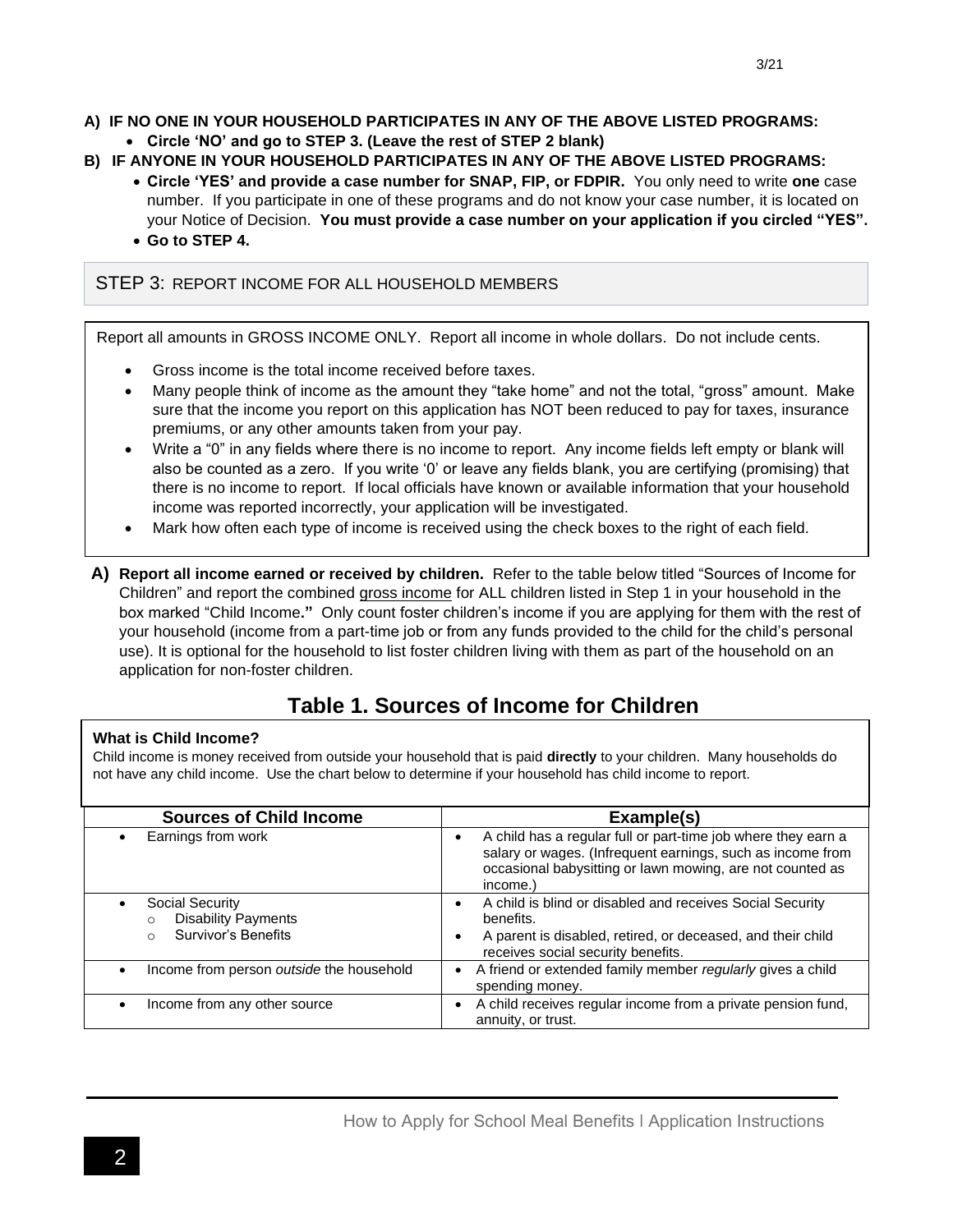# **FOR EACH ADULT HOUSEHOLD MEMBER:**

- **B) List Adult Household member's name.** Print the name of each household member in the boxes marked "All Adult Household Members (First and Last)." **Do not list any household members you listed in STEP 1.**
- **C) Report earnings from work.** Refer to the chart below titled "Sources of Income for Adults" and report all income from work in the "Earnings from Work" field on the application. This is usually the money received from working at jobs. If you are self-employed business or farm owner, you will report your net income. If you need assistance with this, ask your children's school for the Supplemental Worksheet which has selfemployment calculations.

### **Who should I list here?**

When filling out this section, please include **all** adult members in your household who are:

Living with you and share income and expenses, even if not related and even if they do not receive income of their own.

*Do not include:*

- People who live with you but are not supported by your household's income AND do not contribute income to your household.
- Children and students already listed in Step 1.

### **What if I am self-employed?**

If you are self-employed, report income from work as a **net** amount. This is calculated by subtracting the total operating expenses of your business from its gross receipts and revenue. Ask your school for a Supplemental Worksheet to assist you in determining your monthly gross annual income before deductions.

- **D) Report income from public assistance/child support/alimony.** Refer to the chart below titled "Sources of Income for Adults" and report all income that applies in the "Public Assistance/Child Support/Alimony" field on the application. Do not report the value of any cash value public assistance benefits NOT listed on the chart. If income is received from child support or alimony, only report court-ordered payments. Informal but regular payments should be reported as "other" income in the next part.
- **E) Report income from pensions/retirement/all other income**. Refer to Table 2 below titled "Sources of Income for Adults" and report all income that applies in the "Pensions/Retirement/All Other Income" field on the application.

| <b>Earnings from Work</b>                                                                                                                                                                                                                                                                       | <b>Public Assistance/</b><br><b>Alimony/Child Support</b>                                                                                                                                                                                                                                                                                          | <b>Pensions/Retirement/All Other</b><br><b>Income</b>                                                                                                                                                                                                                                                                                                     |
|-------------------------------------------------------------------------------------------------------------------------------------------------------------------------------------------------------------------------------------------------------------------------------------------------|----------------------------------------------------------------------------------------------------------------------------------------------------------------------------------------------------------------------------------------------------------------------------------------------------------------------------------------------------|-----------------------------------------------------------------------------------------------------------------------------------------------------------------------------------------------------------------------------------------------------------------------------------------------------------------------------------------------------------|
| Salary, wages, cash bonuses<br>Net income from self-<br>employment (farm or<br>business)<br>If you are in the U.S. Military:<br>Basic pay and cash bonuses<br>(do NOT include combat pay,<br>FSSA or privatized housing<br>allowances)<br>Allowances for off-base housing,<br>food and clothing | Unemployment benefits<br>$\bullet$<br>Worker's compensation<br>$\bullet$<br><b>Supplemental Security</b><br>$\bullet$<br>Income (SSI)<br>Cash assistance from State<br>$\bullet$<br>or local government<br>Alimony payments<br>$\bullet$<br>Child support payments<br>$\bullet$<br>Veteran's benefits<br>$\bullet$<br>Strike benefits<br>$\bullet$ | Social Security (including<br>railroad retirement and black<br>lung benefits)<br>Private Pensions or disability<br>$\bullet$<br>benefits<br>Regular Income from trusts or<br>$\bullet$<br>estates<br>Annuities<br>$\bullet$<br>Investment Income<br>Earned interest<br>$\bullet$<br>Rental income<br>Regular cash payments from<br>٠<br>outside household |

# **Table 2. Sources of Income for Adults**